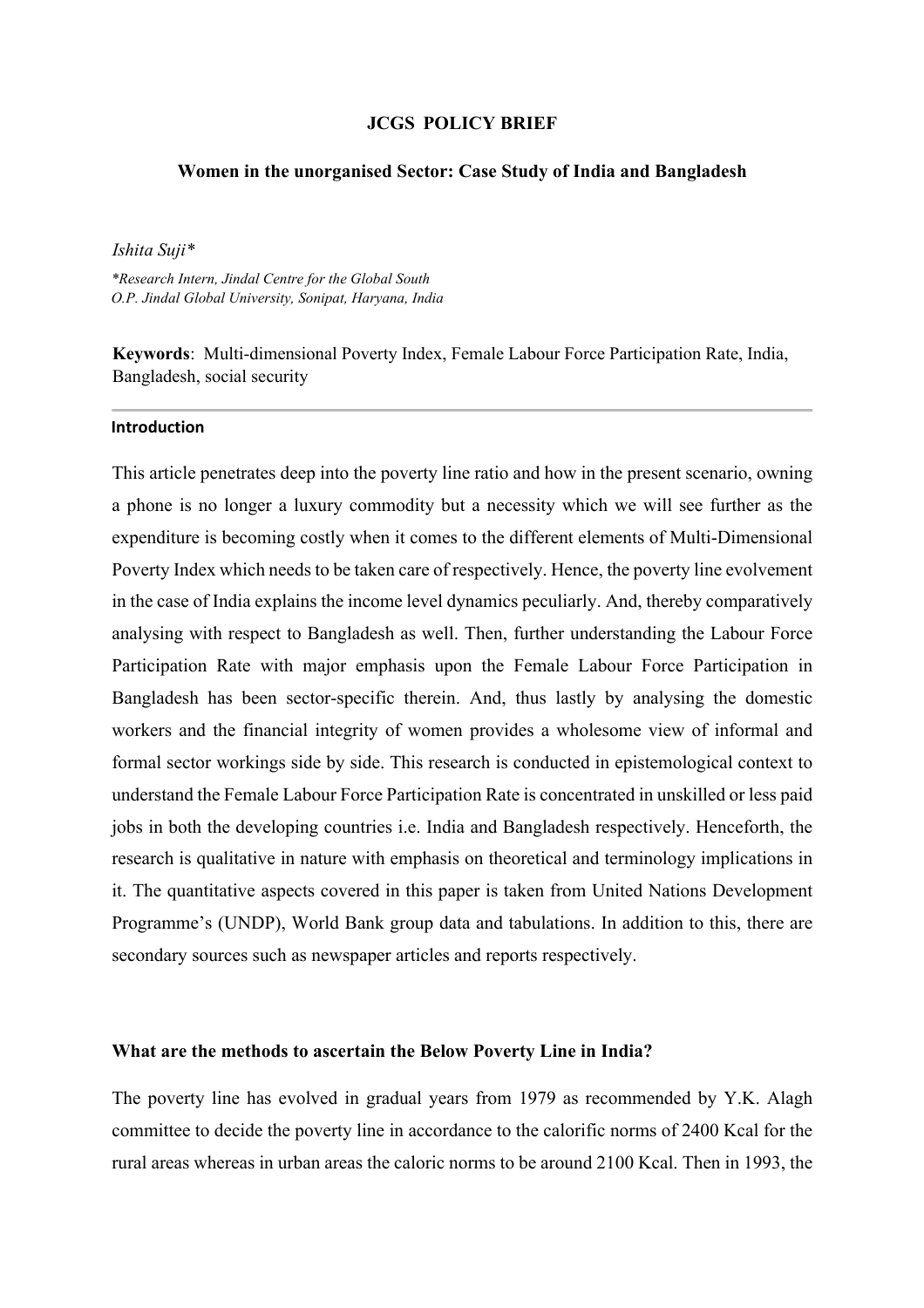Lakdawala Committee proposed the introduction of a State-specific Poverty Line because of the prevalence of varied prices in different states. Then, finally, in 2009, there was a shift in the strategy of ascertaining the poverty line by the Suresh Tendulkar Committee focusing on education as well as health under the brackets of the poverty line to get a wholesome picture. And, also the amount was increased depending upon the gradual years of purchasing power parity such as in the year 2004-05, ₹ 445 (Rural areas) whereas ₹ 578 (Urban areas). On the other hand, in the year 2011-12, the purchasing power parity was to be set at ₹ 816 (Rural areas) and ₹ 1000(Urban areas) ("Poor people in India: July 1", 2014). Thus, in totality, there was an equal amount of relevance given to education and health. Then, further by the recommendation of the Rangarajan Committee in 2012, the monthly per capita consumption expenditure was increased to  $\bar{\xi}$  972 in rural areas and  $\bar{\xi}$  1407 in urban areas. But, in the suggested report of the year 2012, the relevance was given to all the factors i.e. an amalgamation of all case points such as calorific norms, protein, fat requirements, education and health respectively. Henceforth, the end result of such an assessment is that the poverty line basket when taking care of a few items as mentioned by the Suresh Tendulkar committee points generates data of people below the poverty line close to 26 % in rural areas and 14 % in urban areas. But, with the consideration of all the factors laid down by the Rangarajan committee increased the people in the below poverty line basket to 31 % in rural areas and 26 % in urban areas provides a practical approach that is taken respectively (Gaur & Rao, 2020).

Now, in the context of Bangladesh, the poverty line is divided into two sets - the upper poverty line and the lower poverty line wherein basically there is the inclusion of the calorific content in terms of the nutritional requirements. In addition to this, is the relevance of education and health, etc. However, with the illustration of the Indian context of evolving dynamics of the poverty line, certain points require critical analysis. Although the International Poverty Line is set at \$1.90 per day, the poverty line is changing with the current scenario as assessed in an article that \$ 3.2 per day or \$ 5.5 per day are the new regional poverty lines presumed in Lower and Middle-Income countries. The statement made by Former World Bank President Jim Yong Kim that 'our basic needs change with time' aptly resonates in the present context (Abdullah,2019).

### **Multi-Dimensional Poverty: -**

This terminology means measuring poverty wholesomely through all the parameters such as education-schooling attained, sanitation-hygiene, energy-electricity, living standards, etc. This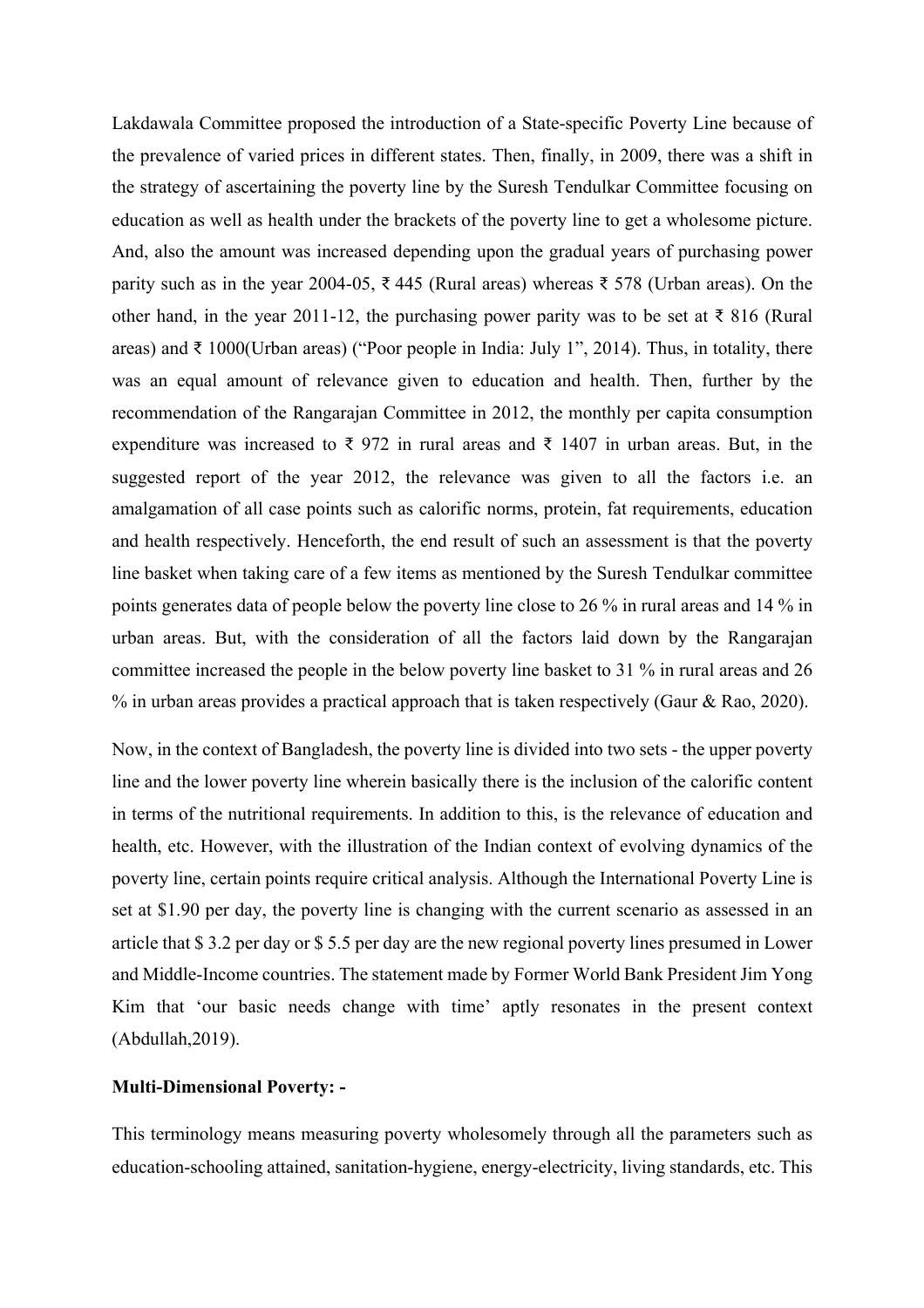gives a true picture of the scenario but the practical feasibility of the same seems to be utopian. And one more eminent factor to be highlighted here is the multi-dimensional poverty with respect to India have female-headed households less poor in comparison to male-headed households but the scenario is completely opposite in the multi-dimensional poverty sphere with regards to Bangladesh (OPHDI).

| Indicators (2019)               | India $(\%)$    | Bangladesh $(\% )$ |
|---------------------------------|-----------------|--------------------|
|                                 |                 |                    |
| Health-Child Mortality and 31.9 |                 | 33                 |
| Nutrition                       |                 |                    |
|                                 |                 |                    |
| <b>Education-Years</b>          | of $\vert$ 23.4 | 36.8               |
| School<br>Schooling<br>and      |                 |                    |
| Attendance                      |                 |                    |
|                                 |                 |                    |
| Living Standard -sanitation,    | 38.5            | 45                 |
| cooking Fuel, etc.              |                 |                    |
|                                 |                 |                    |

Source: The 2020 Global Multi-Dimensional Poverty Index (MPI), https://hdr.undp.org/en/2021-MPI

## **What do we understand by Labour Force Participation Rate?**

#### **Overview: Bangladesh**

The Labour Force Participation Rate is calculated by including the persons who are employed with persons who are involuntarily employed out of the Total Population. Thus, in other words, it does not include the people who are seeking higher education and are voluntarily not looking for work and would hence be incorporated in the denominator under the bracket of Total Population (Hayes, 2020).

Labour Force Partition Rate = 
$$
\frac{Number\ of\ Emploved + Number\ of\ involuntarily\ unemployed}{Total\ Population} \times 100
$$

Similarly, one can calculate the Female Labour Force Participation Rate as mentioned above.

The Labour Force Participation Rate will increase with less education, no education and primary level of education. On the other hand, it will decrease with an increase in the level of education attained. Henceforth, female employment in the unskilled sector such as ready-made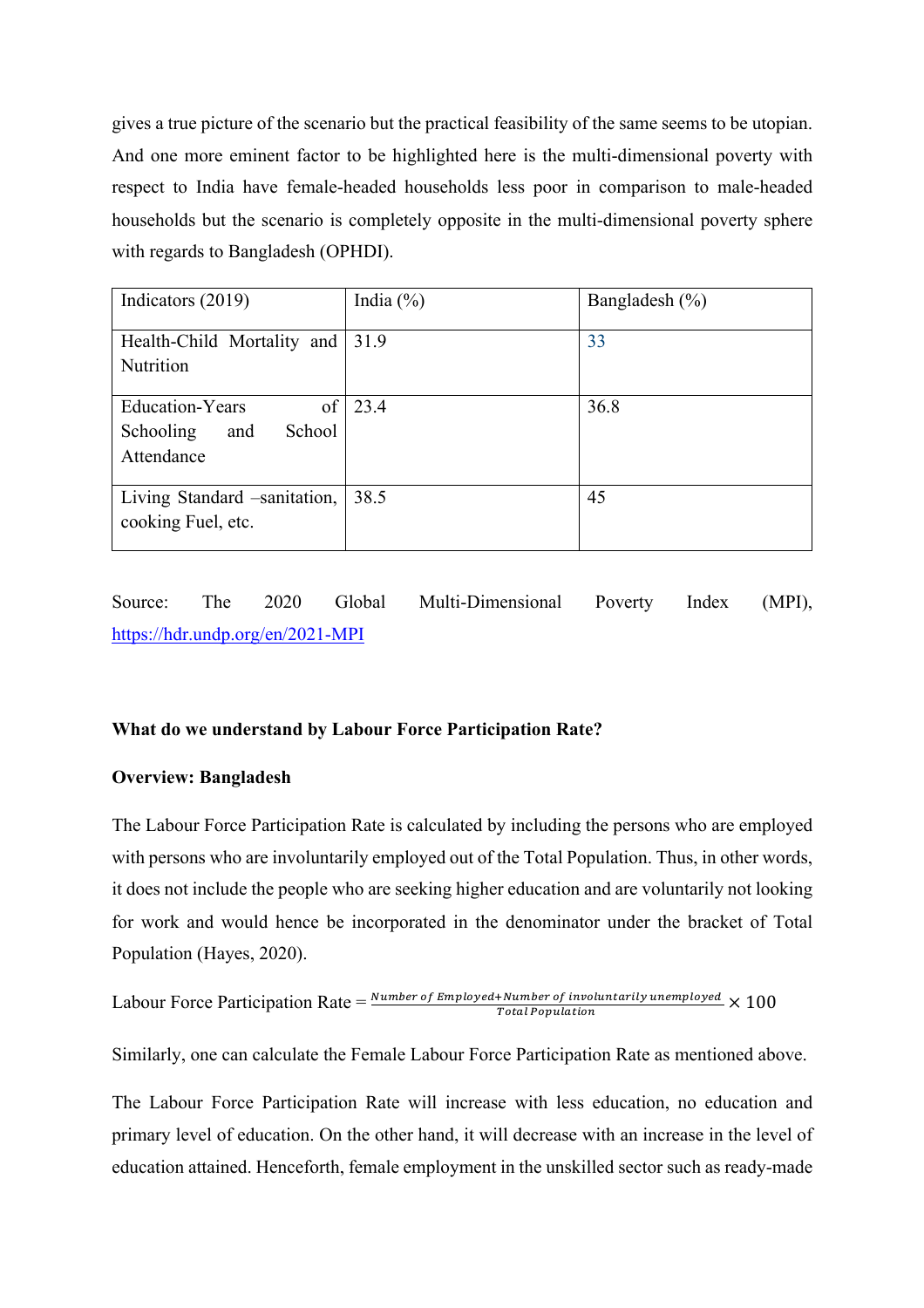garments is just a factor of contribution to the family income and does not imply a better standard of living but can help in sustenance. As can be seen in the Labour Force Participation Rate of married women in Bangladesh, LFPR in was approximately 26% and 42% in 2013 and 2016 respectively. (Kotikula et al., 2019).

In accordance with the Gender Gap report released by the World Economic Forum in 2021, Women's economic participation in Bangladesh is 0.418 whereas in India it is 0.326. Also, the female-to-male ratio in Bangladesh is approximately 0.46 and in India, it is 0.28. Hence, what one can ascertain from these figures is that Bangladesh is performing better in terms of women employment in comparison to India. But certain latent factors do go unnoticed, such as attainment of higher education in India by women can lead to non-participation in the labour force. In a similar context, on the parameters of equal wages or income measured by the per capita is an initial case of India (3.38) and Bangladesh (4.09) and in the latter case 0.21 (India) and 0.40 (Bangladesh) (Chaudhari & Ghosh, 2020). Here, the concept that less remuneration is equivalent to under-appreciated work of women and gender discrimination in the labour market peculiarly in the case of Bangladesh is a massive achievement indeed. Thus, in some respects, it is a counter to the initial mind-sets especially in the garment industry of Bangladesh by preferring only 'docile' workers i.e., those demanding low wages. Similarly, the subsidies provided to the targeted women through the Ultra Poor scheme by the Bangladesh Rehabilitation Assistance Committee from 2002 in the form of cash transfers, skill training, health and education for promoting self-employment is a good initiative to be taken up respectively (Brito, 2018).

### **Domestic Workers: Social Security Implicit or Explicit?**

### **Bangladesh Context -**

In a report concerning the plight of the domestic workers in Bangladesh, there is a clear-cut analysis given of how an increase in the Female Labour Force Participation Rate in the Readymade Garment sector does not depict a wholesome picture of the economy. Henceforth, there are considerable numbers of domestic women workers who comprise young girls as well. Bangladesh does not ratify certain provisions of the International Labour Organization (ILO) such as the Convention on Decent Work for Domestic Workers, 2011 and the Social Security (Minimum Standards) Convention, 1952. Although, a constant push has been made by the National Domestic Women Workers Union (NDWWU), it has not been fruitful to a successful extent (WEIGO, 2020, p.9).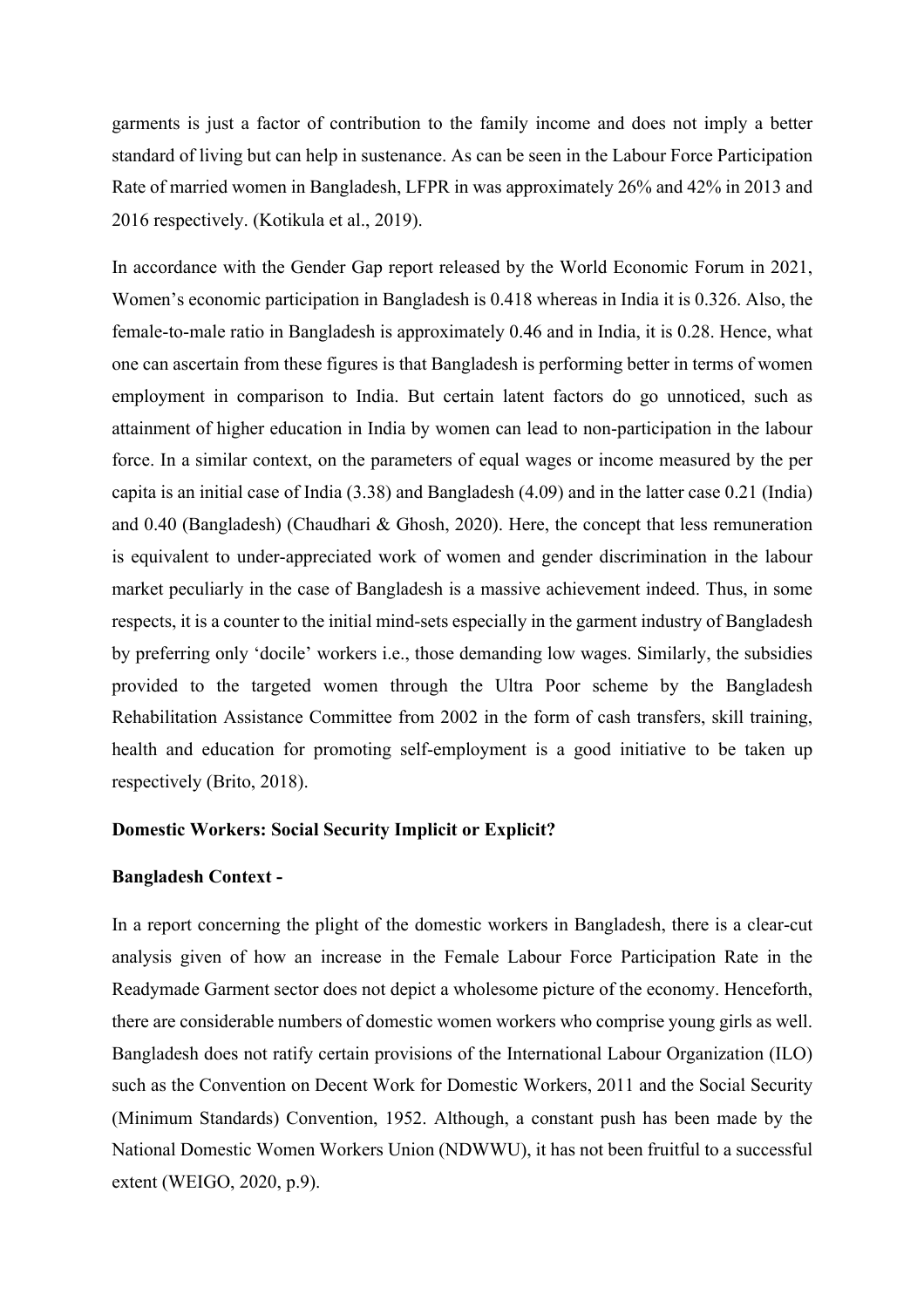Thus, the problems faced like that of an employer-employee relationship or working over hours with constant pay have no written contracts. In addition, to this, there is no mention of their importance in the Bangladesh Labour Act, 2006. Just a lip-service or a formality stamp of recognition in Domestic Workers Protection and Welfare Policy, 2015 does not holistically serve the purpose. In consonance with this, not confining to the domestic sphere arena but to the international front as well, the migrant domestic workers are facing extreme torture in the Middle Eastern countries such as Saudi Arabia, etc. .(WEIGO,2020,p.4).

## **Indian Context -**

In India as well, there is no ratification of ILO Convention-189 i.e., the Convention on Decent Work for Domestic Workers, 2011. Thus, what one notices is that the viable social security protection is a missing link with Employee Provident Fund and Employee State Insurance Coverage absent. Although, there is constant deliberation on it, in practice, no fruition can be seen (Magazine & Sasi, 2018)

|                    | Countries           | Men                    | Wom                     |                 |
|--------------------|---------------------|------------------------|-------------------------|-----------------|
| Accounts opened in |                     | $(\frac{9}{6})$ (2017) | en $\frac{(0)}{(2017)}$ |                 |
| Bank or any other  |                     |                        |                         |                 |
| Financial          | India               | 83                     | 76.6                    |                 |
| Institutions       | Bangladesh          | 64.6                   | 35.8                    |                 |
|                    |                     |                        |                         |                 |
|                    | and<br>Lower        | 62.7                   | 53                      |                 |
|                    | Middle-Income       |                        |                         |                 |
|                    | countries (average) |                        |                         |                 |
|                    |                     |                        |                         |                 |
| Source-Solotaroff  | al.,<br>et          | p96,                   | World                   | Bank,<br>(2017) |

### **Financial Sector: Bangladesh –Financial Aspect:**

https://openknowledge.worldbank.org/handle/10986/30881

In accordance with a case study done in 2017, there is an analysis where women having a bank account, or any other financial security is less in percentage than the average of lower-middleincome countries and that too a little more than half of it (Solotaroff et al., pp.96-97). In sync with this is the low score in the Master Card Index of Women Entrepreneurs for 2020 because of issues like not having financial access, patriarchal dominance etc. And, even if there are a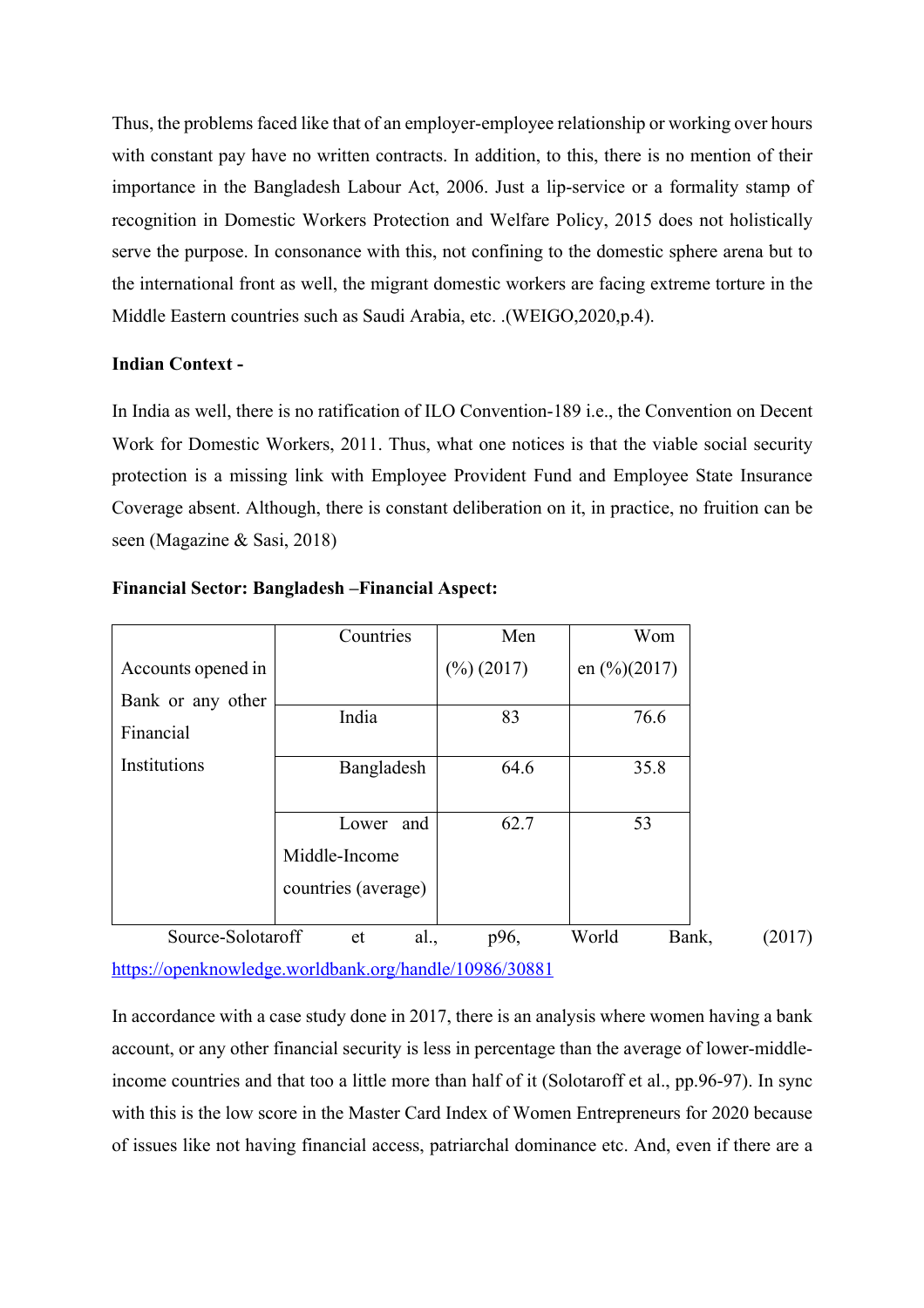certain percentage of female entrepreneurs, they are mainly concentrated in low capitalintensive sectors. ("Bangladesh: Bottom rank women entrepreneurs", 2020).

But, on the other hand, there are a certain number of initiatives taken through *Micro-Finance Institutions* such as the Association of Social Advancement, Bangladesh Rural Advance Committee, Grameen Bank, etc. which critically assess the society and understand the intricacies of the operation systems. Therefore, the fears regarding interest payments, collateral requirements, etc. were skilfully addressed and the flexibility in moulding according to the people worked out immensely. (Solotaroff et al., pp. 100-101).

In the context of India, there are certain social security measures provided and cash transfers have been done but they still certain loopholes, which if not treated will create trouble. Here, the case of JAM i.e. Jan Dhan-Aadhaar-Mobile fits into this parameter. The primary focus was to provide cash transfers to the poor, especially women, but the money was transferred to a duplicate account and not the actual person, hence perpetuating repercussions (Dreze & Khera, 2020). In addition to this, the discontinuation of the labour laws by various states during the pandemic made the viability and legality of social security of the labour class questionable and redundant. Thus, the focus of the hour should be on awareness, feasible and doable actions, analysis of the ground reality or situations such as MFIs in Bangladesh or Self-Help Groups in India to provide real-life solutions.

## **Conclusion and Recommendations**

Conclusively, what one can understand is that although in the Gender Gap Report Bangladesh scored more than India in 2021 by getting employment in the garment sector. But for a matter of fact by ascertaining a holistic overview of Multi-Dimensional Poverty Index respectively. So, thereby the optimum utilisation of the banking sector or the Micro-finance Institutions in the form of Self-Help groups have initiated the role of women in the financial sector bit there is a long way to go in both the countries.

Thus, what one sees is that like there is Jan Dhan Yojana in case of India which has been explained above like Direct Benefit Transfer or through digital transfer of money to their Bank Accounts. And, on the other hand in case of Bangladesh there is the Ultra Poor Scheme. Altogether, both are targeting the female population. But the main point of emphasis here is on the context of steering and sustaining the financial of women by not limiting them in low paid jobs. Henceforth, as can be seen with respect to Female Labour Force Participation rate the focal point should be critical analysis of the regional population and allocation of funds accordingly on a sustainable platform. Thereby, providing effective and efficient results, respectively.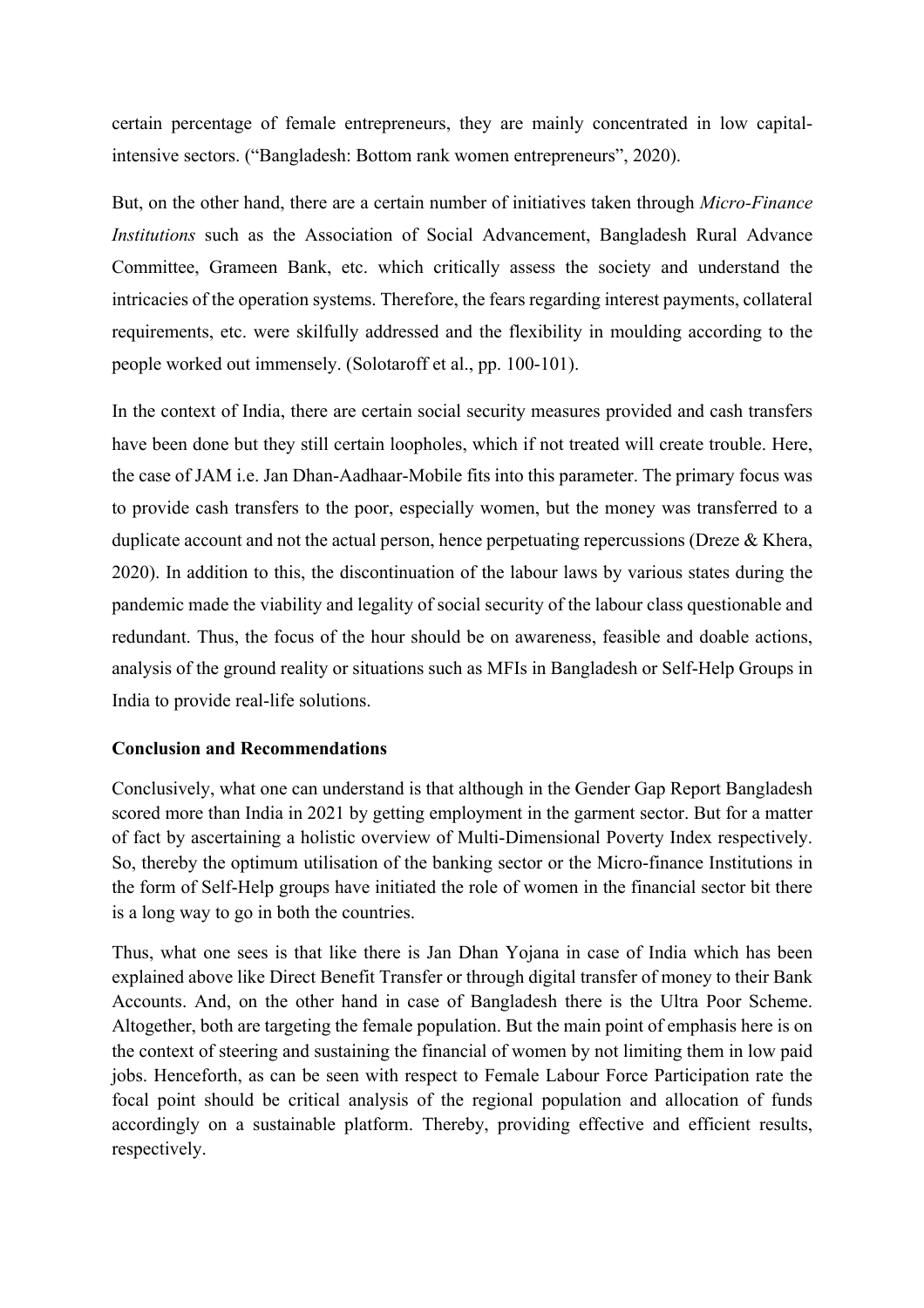# **References:**

- Brito, Robert. (2018, Sep 24). Bangladesh's TUP programme: Challenges in the design of gender sensitive social protection.*socialprotection.org*. Retrieved from https://socialprotection.org/discover/blog/bangladeshs-tup-programme-challengesdesign-gender-sensitive-social-protection
- Chaudhari, Dibyendu and Ghosh,Parijat.(2020,May 19).What India can learn from Bangladesh about closing its gender gap.*downtoearth*.Retrieved from https://www.downtoearth.org.in/blog/governance/what-india-can-learn-frombangladesh-about-closing-its-gender-gap-76989
- Dreze,Jean and Khera, Reetika.(2020,May 13).Getting cash transfers out of a JAM.*The Hindu*.Retrived from https://www.thehindu.com/opinion/lead/getting-cash-transfersout-of-a-jam/article31568674.ece
- Gaur,Seema and Rao,N.Srinivasa.(2020,Sep).Poverty measurement in India:A status update.*Ministry of Rural Development*. Retrieved from https://rural.nic.in/sites/default/files/WorkingPaper\_Poverty\_DoRD\_Sept\_2020.pdf
- Hayes,Adam.(201,July 4).Labour Force Participation Rate.*Investopedia.* Retrieved from https://www.investopedia.com/terms/p/participationrate.asp
- How many poor people in India Find out on July 1.(2014,Jun 28).*Financial Express*.Retrived from https://www.financialexpress.com/archive/how-many-poor-people-in-india-findout-on-july-1/1264735/
- Kotikula, A., Hill, R., & Raza, W. A. (2019). What Works for Working Women? Unpacking the Constraints on Female Labour Force Participation in Bangladesh. *The Bangladesh Development Studies*, *42*(2/3), 173–216. https://www.jstor.org/stable/27031111
- Magazine,Aanchal and Sasi,Anil.(2018,Jan 8).Govt. readies social security scheme with pension and insurance cover aims for universal coverage.*The Indian Express*. Retrieved from https://indianexpress.com/article/india/soacial-security-scheme-draft-labourmodi-govt-epfo-5015555/
- Multi-Dimensional Poverty.*Oxford Poverty & Human Development Initiative (OPHDI)*.Retrieved from https://ophi.org.uk/research/multidimensional-poverty/
- Poverty and Inequality in Bangladesh: journey Towards Progress (2014-15).*Ministry of Finance,Government of the People's Republic of Bangladesh.*Retrieved from https://mof.portal.gov.bd/sites/default/files/files/mof.portal.gov.bd/page/83ea3b2c\_3a 6e\_4073\_8261\_c4da472536be/poverty14-15EN.pdf
- Shibli,Abdullah.(2019,Feb 26).Why redefining the 'poverty line' is necessary.*The Daily Star*.Retrieved from https://www.thedailystar.net/opinion/open-dialogue/news/whyredefining-the-poverty-line-necessary-1707106
- Solotaroff,Jennifer L.,Kotikula,Aphichoke,Jonnberg,Tara,Ali,Snigdha,Pande,Rohini P. & Jahan,Ferdous.(2019).Voices to Choices –Bangladesh's Journey in Women's Economic Empowerment.*World Bank Group*.Retrieved from https://openknowledge.worldbank.org/handle/10986/30881